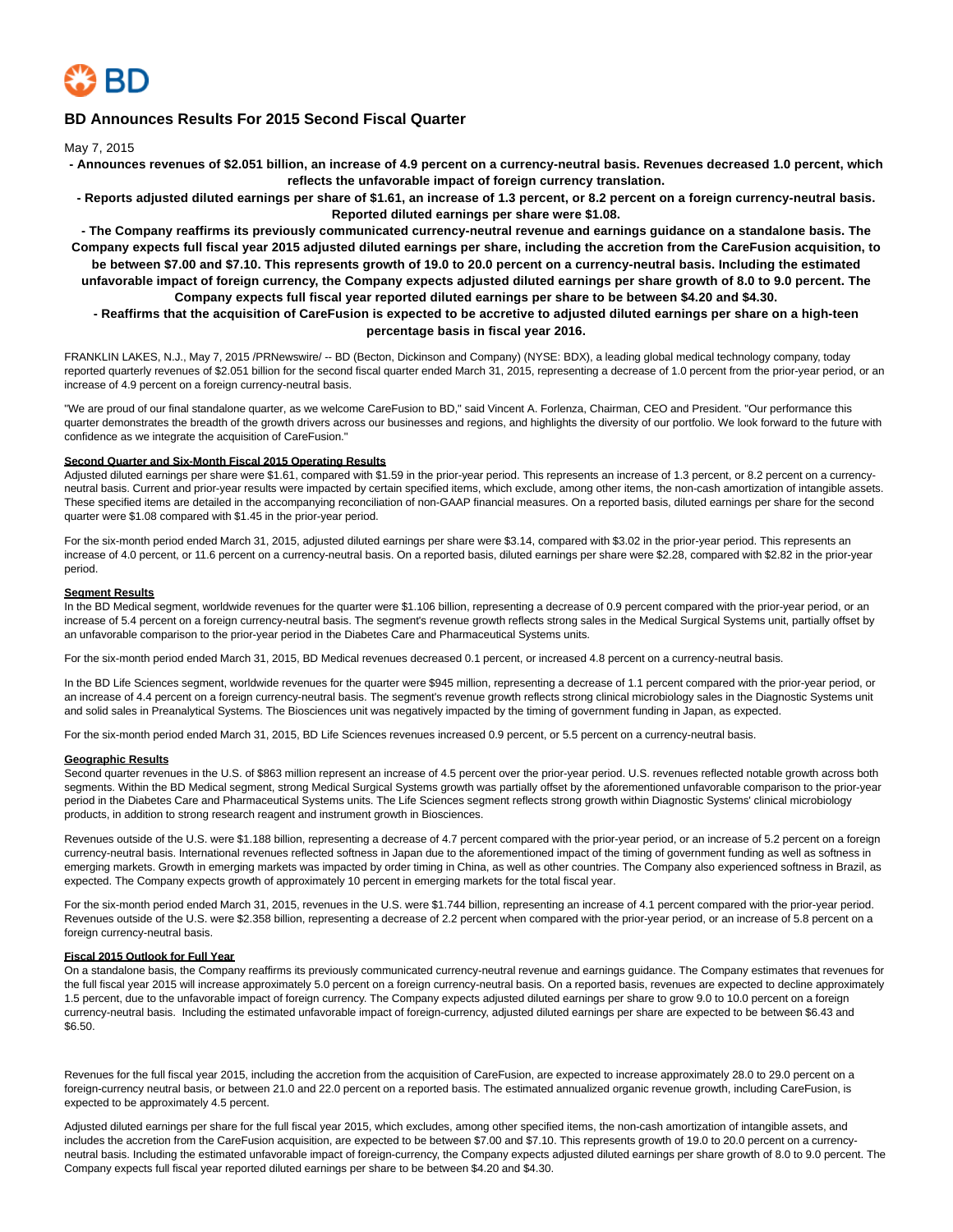### **Conference Call Information**

A conference call regarding BD's second quarter results will be broadcast live on BD's website, [www.bd.com/investors,](http://www.bd.com/investors) along with related slides, at 8:00 a.m. (ET) Thursday, May 7<sup>th</sup>, 2015. The conference call will be available for replay on BD's website, [www.bd.com/investors,](http://www.bd.com/investors) or at 1-800-585-8367 (domestic) and 1-404-537-3406 (international) through the close of business on Thursday, May 14th, 2015, confirmation number 21629817.

### **Non-GAAP Financial Measures/Financial Tables**

This news release contains certain non-GAAP financial measures. Reconciliations of these and other non-GAAP measures to the comparable GAAP measures are included in the attached financial tables. Within the attached financial tables presented, certain columns and rows may not add due to the use of rounded numbers. Percentages and earnings per share amounts presented are calculated from the underlying amounts.

### **About BD**

BD is a leading medical technology company that partners with customers and stakeholders to address many of the world's most pressing and evolving health needs. Our innovative solutions are focused on improving medication management and patient safety; supporting infection prevention practices; equipping surgical and interventional procedures; improving drug delivery; aiding anesthesiology and respiratory care; advancing cellular research and applications; enhancing the diagnosis of infectious diseases and cancers; and supporting the management of diabetes. We are more than 45,000 associates in 50 countries who strive to fulfill our purpose of "Helping all people live healthy lives" by advancing the quality, accessibility, safety and affordability of healthcare around the world. In 2015, BD welcomed CareFusion and its products into the BD family of solutions. For more information on BD, please visit [www.bd.com.](http://www.bd.com/)

This press release, including the section entitled "Fiscal 2015 Outlook for Full Year", contains certain estimates and other forward-looking statements (as defined under Federal securities laws) regarding BD's performance, including future revenues and earnings per share. All such statements are based upon current expectations of BD and involve a number of business risks and uncertainties. Actual results could vary materially from anticipated results described, implied or projected in any forwardlooking statement. With respect to forward-looking statements contained herein, a number of factors could cause actual results to vary materially. These factors include, but are not limited to: risks relating to the integration of CareFusion's operations, products and employees into BD and the possibility that the anticipated synergies and other benefits of the proposed acquisition will not be realized or will not be realized within the expected timeframe; potential cuts in governmental healthcare spending, which could result in reduced demand for our product or downward pricing pressure; measures to contain healthcare costs; adverse changes in regional, national or foreign economic conditions, including any impact that may result on our ability to access credit markets and finance our operations, the demand for our products and services as a result of reduced government funding, lower utilization rates or otherwise, or our suppliers' ability to provide products needed for our operations; changes in interest or foreign currency exchange rates; our ability to successfully integrate any businesses we acquire; the adverse impact of cyber-attacks on our information systems; competitive factors including technological advances and new products introduced by competitors; pricing and market pressures; difficulties inherent in product development, delays in product introductions and uncertainty of market acceptance of new products; increases in energy costs and their effect on, among other things, the cost of producing BD's products; efficacy or safety concerns relating to product recalls; fluctuations in costs and availability of raw materials and in BD's ability to maintain favorable supplier arrangements and relationships; new or changing laws and regulations impacting our business or changes in enforcement practices with respect to such laws; uncertainties of litigation (as described in BD's filings with the Securities and Exchange Commission); future healthcare reform, including changes in government pricing and reimbursement policies or other cost containment reforms; the effects of potential pandemic diseases; and issuance of new or revised accounting standards, as well as other factors discussed in BD's filings with the Securities and Exchange Commission. We do not intend to update any forward-looking statements to reflect events or circumstances after the date hereof except as required by applicable laws or regulations.

### BECTON DICKINSON AND COMPANY

CONSOLIDATED INCOME STATEMENTS

(Unaudited; Amounts in millions, except share and per share data)

|                                           | Three Months Ended March 31, |    |                 |           |  |
|-------------------------------------------|------------------------------|----|-----------------|-----------|--|
|                                           | 2015                         |    | 2014            | % Change  |  |
| <b>REVENUES</b>                           | \$<br>2,051                  | \$ | 2,072           | (1.0)     |  |
| Cost of products sold                     | 1,005                        |    | 1,019           | (1.4)     |  |
| Selling and administrative expense        | 511                          |    | 525             | (2.6)     |  |
| Research and development expense          | 129                          |    | 147             | (12.0)    |  |
| Acquisition-related costs                 | 113                          |    |                 | <b>NM</b> |  |
| <b>TOTAL OPERATING COSTS</b>              |                              |    |                 |           |  |
| <b>AND EXPENSES</b>                       | 1,758                        |    | 1,690           | 4.0       |  |
| <b>OPERATING INCOME</b>                   | 293                          |    | 381             | (23.3)    |  |
| Interest expense                          | (91)                         |    | (33)            | <b>NM</b> |  |
| Interest income                           | 8                            |    | 10 <sup>1</sup> | (15.7)    |  |
| Other income, net                         | 15                           |    | 5               | <b>NM</b> |  |
| <b>INCOME BEFORE INCOME TAXES</b>         | 225                          |    | 363             | (38.0)    |  |
| Income tax provision                      | 9                            |    | 76              | (88.5)    |  |
| <b>NET INCOME</b>                         | \$<br>216                    | \$ | 287             | (24.7)    |  |
| <b>EARNINGS PER SHARE</b>                 |                              |    |                 |           |  |
| Basic Earnings per Share                  | \$<br>1.10                   | \$ | 1.48            | (25.7)    |  |
| Diluted Earnings per Share                | \$<br>1.08                   | \$ | 1.45            | (25.5)    |  |
| AVERAGE SHARES OUTSTANDING (in thousands) |                              |    |                 |           |  |
| Basic                                     | 196,085                      |    | 193.609         |           |  |

Diluted 199,938 197,488

NM - Not Meaningful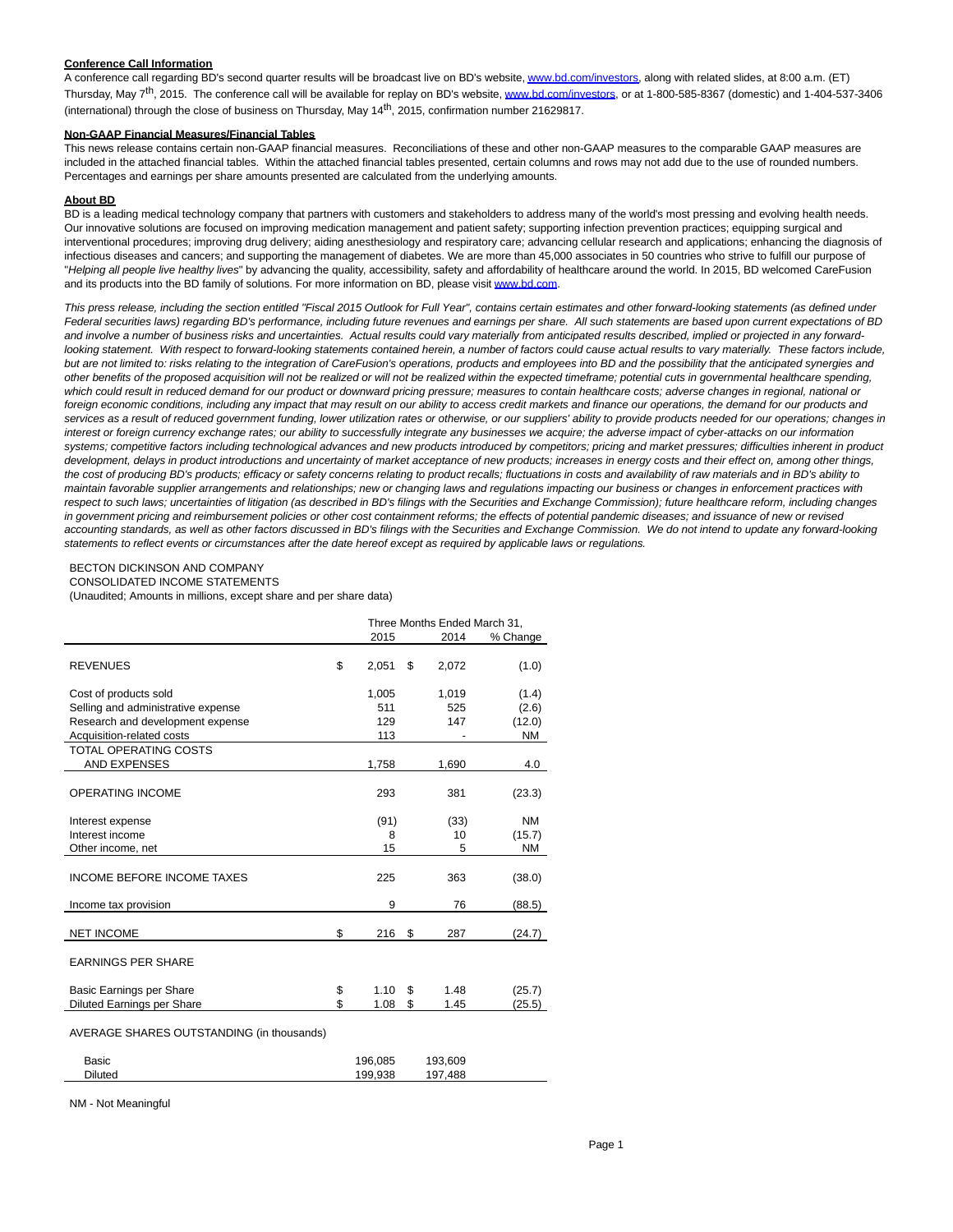# BECTON DICKINSON AND COMPANY CONSOLIDATED INCOME STATEMENTS

(Unaudited; Amounts in millions, except share and per share data)

|                                           | Six Months Ended March 31, |          |       |           |  |
|-------------------------------------------|----------------------------|----------|-------|-----------|--|
|                                           | 2015                       | % Change |       |           |  |
| <b>REVENUES</b>                           | \$<br>4.102                | \$       | 4.086 | 0.4       |  |
| Cost of products sold                     | 2,011                      |          | 1,999 | 0.6       |  |
| Selling and administrative expense        | 1,055                      |          | 1,056 | (0.1)     |  |
| Research and development expense          | 258                        |          | 273   | (5.3)     |  |
| Acquisition-related costs                 | 136                        |          |       | ΝM        |  |
| <b>TOTAL OPERATING COSTS</b>              |                            |          |       |           |  |
| <b>AND EXPENSES</b>                       | 3,460                      |          | 3,327 | 4.0       |  |
| <b>OPERATING INCOME</b>                   | 642                        |          | 759   | (15.5)    |  |
| Interest expense                          | (167)                      |          | (67)  | <b>NM</b> |  |
| Interest income                           | 19                         |          | 24    | (21.4)    |  |
| Other income, net                         | 17                         |          | 6     | <b>NM</b> |  |
| <b>INCOME BEFORE INCOME TAXES</b>         | 510                        |          | 722   | (29.3)    |  |
| Income tax provision                      | 58                         |          | 164   | (64.3)    |  |
| <b>NET INCOME</b>                         | \$<br>452                  | \$       | 558   | (19.1)    |  |
| <b>EARNINGS PER SHARE</b>                 |                            |          |       |           |  |
| Basic Earnings per Share                  | \$<br>2.32                 | \$       | 2.88  | (19.4)    |  |
| Diluted Earnings per Share                | \$<br>2.28                 | \$       | 2.82  | (19.1)    |  |
| AVERAGE SHARES OUTSTANDING (in thousands) |                            |          |       |           |  |

| <b>Diluted</b><br>198.493<br>197.998 | Basic | 194.447 | 193.909 |  |
|--------------------------------------|-------|---------|---------|--|
|                                      |       |         |         |  |

NM - Not Meaningful

Page 2

### BECTON DICKINSON AND COMPANY SUPPLEMENTAL REVENUE INFORMATION REVENUES BY SEGMENT AND GEOGRAPHIC AREA (Unaudited; Amounts in millions)

|                         | Three Months Ended March 31. |    |       |          |  |  |  |  |
|-------------------------|------------------------------|----|-------|----------|--|--|--|--|
|                         | 2015                         |    | 2014  | % Change |  |  |  |  |
|                         |                              |    |       |          |  |  |  |  |
| <b>BD MEDICAL</b>       |                              |    |       |          |  |  |  |  |
| <b>United States</b>    | \$<br>447                    | \$ | 434   | 3.0      |  |  |  |  |
| International           | 658                          |    | 682   | (3.5)    |  |  |  |  |
| <b>TOTAL</b>            | \$<br>1.106                  | \$ | 1,116 | (0.9)    |  |  |  |  |
|                         |                              |    |       |          |  |  |  |  |
| <b>BD LIFE SCIENCES</b> |                              |    |       |          |  |  |  |  |
| <b>United States</b>    | \$<br>416                    | \$ | 392   | 6.1      |  |  |  |  |
| International           | 530                          |    | 564   | (6.1)    |  |  |  |  |
| <b>TOTAL</b>            | \$<br>945                    | \$ | 956   | (1.1)    |  |  |  |  |
|                         |                              |    |       |          |  |  |  |  |
| TOTAL REVENUES          |                              |    |       |          |  |  |  |  |
| <b>United States</b>    | \$<br>863                    | \$ | 826   | 4.5      |  |  |  |  |
| International           | 1,188                        |    | 1,246 | (4.7)    |  |  |  |  |
| TOTAL                   | \$<br>2,051                  | \$ | 2,072 | (1.0)    |  |  |  |  |
|                         |                              |    |       |          |  |  |  |  |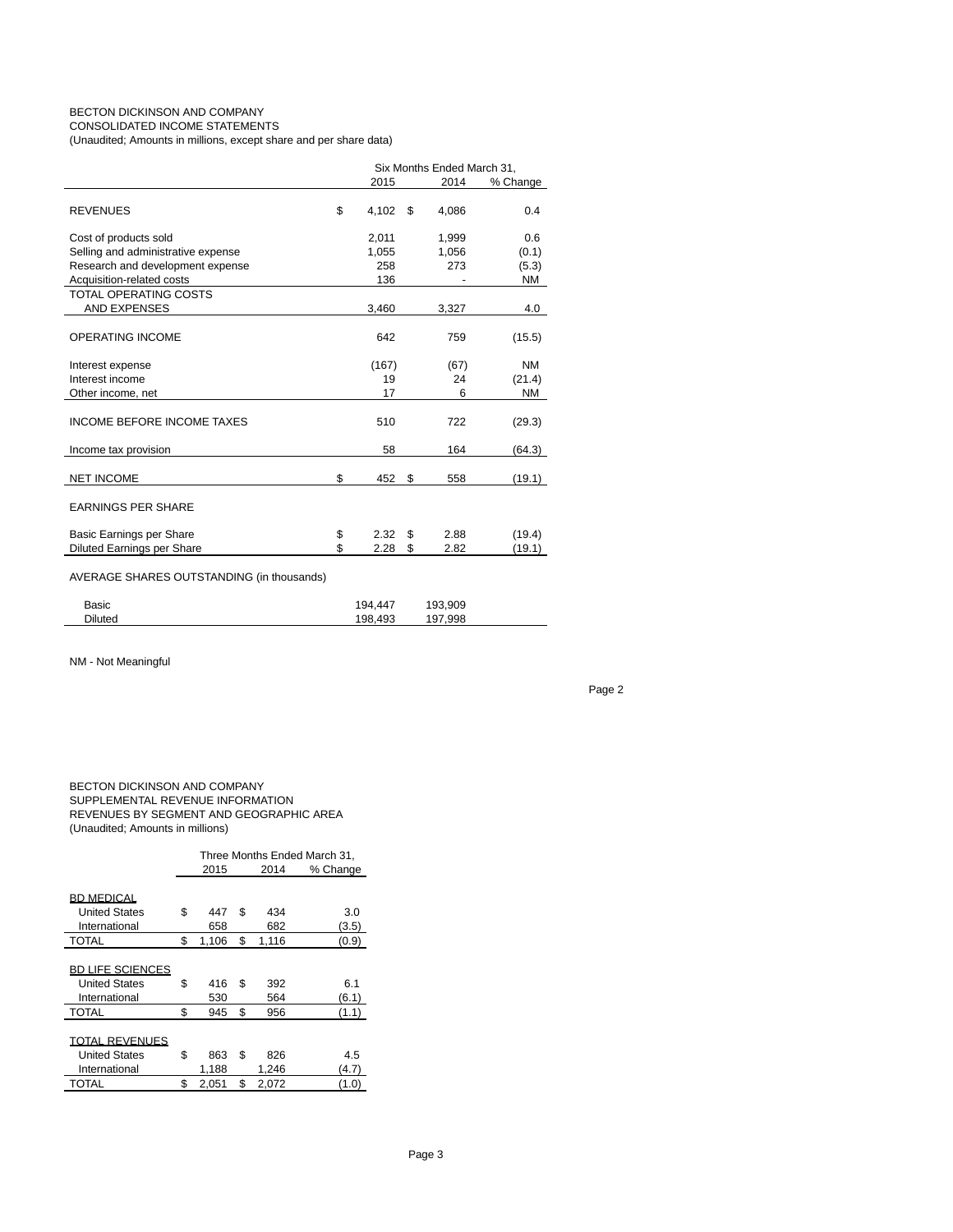### BECTON DICKINSON AND COMPANY SUPPLEMENTAL REVENUE INFORMATION REVENUES BY SEGMENT AND GEOGRAPHIC AREA (Unaudited; Amounts in millions)

|                         | Six Months Ended March 31, |    |          |       |  |  |  |  |  |
|-------------------------|----------------------------|----|----------|-------|--|--|--|--|--|
|                         | 2015                       |    | % Change |       |  |  |  |  |  |
|                         |                            |    |          |       |  |  |  |  |  |
| <b>BD MEDICAL</b>       |                            |    |          |       |  |  |  |  |  |
| <b>United States</b>    | \$<br>904                  | \$ | 875      | 3.3   |  |  |  |  |  |
| International           | 1,273                      |    | 1,304    | (2.4) |  |  |  |  |  |
| <b>TOTAL</b>            | \$<br>2,177                | \$ | 2,180    | (0.1) |  |  |  |  |  |
|                         |                            |    |          |       |  |  |  |  |  |
| <b>BD LIFE SCIENCES</b> |                            |    |          |       |  |  |  |  |  |
| <b>United States</b>    | \$<br>839                  | \$ | 799      | 5.0   |  |  |  |  |  |
| International           | 1,085                      |    | 1,107    | (2.0) |  |  |  |  |  |
| <b>TOTAL</b>            | \$<br>1.925                | \$ | 1.907    | 0.9   |  |  |  |  |  |
|                         |                            |    |          |       |  |  |  |  |  |
| <b>TOTAL REVENUES</b>   |                            |    |          |       |  |  |  |  |  |
| <b>United States</b>    | \$<br>1,744                | \$ | 1,675    | 4.1   |  |  |  |  |  |
| International           | 2,358                      |    | 2,412    | (2.2) |  |  |  |  |  |
| <b>TOTAL</b>            | \$<br>4,102                | \$ | 4.086    | 0.4   |  |  |  |  |  |

Page 4

### BECTON DICKINSON AND COMPANY SUPPLEMENTAL REVENUE INFORMATION REVENUES BY BUSINESS SEGMENTS AND UNITS Three Months Ended March 31, (Unaudited; Amounts in millions)

|                                 |    | <b>United States</b> |    |      |     |          |  |  |  |
|---------------------------------|----|----------------------|----|------|-----|----------|--|--|--|
|                                 |    | 2015                 |    | 2014 |     | % Change |  |  |  |
|                                 |    |                      |    |      |     |          |  |  |  |
| <b>BD MEDICAL</b>               |    |                      |    |      |     |          |  |  |  |
| <b>Medical Surgical Systems</b> | S  | 256                  | \$ | 240  |     | 6.5      |  |  |  |
| Diabetes Care                   |    | 120                  |    | 118  |     | 2.0      |  |  |  |
| <b>Pharmaceutical Systems</b>   |    | 72                   |    | 76   |     | (6.2)    |  |  |  |
| <b>TOTAL</b>                    | \$ | 447                  | \$ | 434  |     | 3.0      |  |  |  |
|                                 |    |                      |    |      |     |          |  |  |  |
| <b>BD LIFE SCIENCES</b>         |    |                      |    |      |     |          |  |  |  |
| <b>Preanalytical Systems</b>    | \$ | 170                  | \$ | 163  |     | 41       |  |  |  |
| <b>Diagnostic Systems</b>       |    | 149                  |    | 138  |     | 7.5      |  |  |  |
| <b>Biosciences</b>              |    | 97                   |    | 90   |     | 7.7      |  |  |  |
| <b>TOTAL</b>                    | \$ | 416                  | \$ | 392  | 6.1 |          |  |  |  |
|                                 |    |                      |    |      |     |          |  |  |  |
|                                 |    |                      |    |      |     |          |  |  |  |
| TOTAL UNITED STATES             | \$ | 863                  | \$ | 826  |     | 4.5      |  |  |  |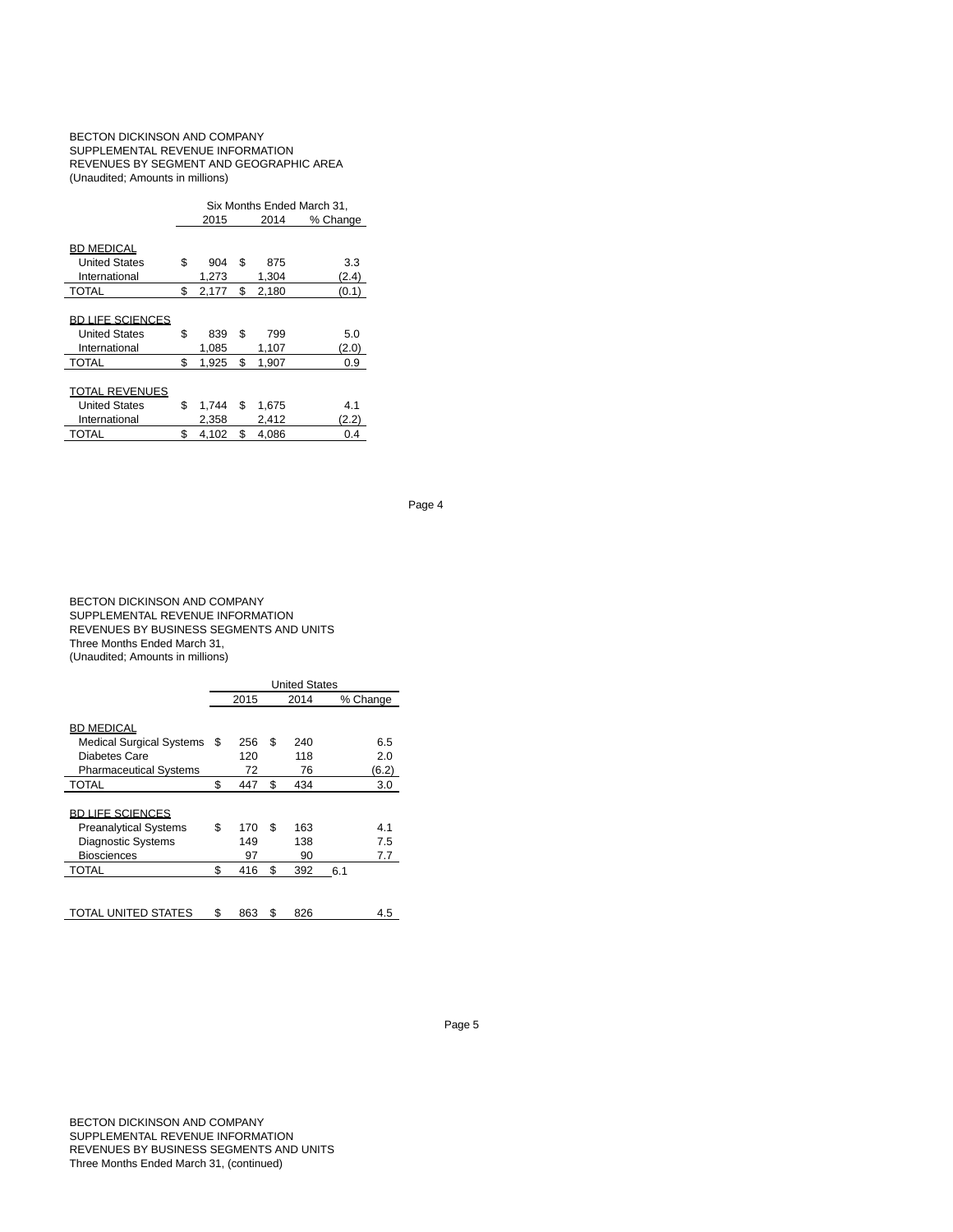# (Unaudited; Amounts in millions)

|                                 | International |       |    |       |          |            |           |  |
|---------------------------------|---------------|-------|----|-------|----------|------------|-----------|--|
|                                 | % Change      |       |    |       |          |            |           |  |
|                                 |               | 2015  |    | 2014  | Reported | <b>FXN</b> | FX Impact |  |
|                                 |               |       |    |       |          |            |           |  |
| <b>BD MEDICAL</b>               |               |       |    |       |          |            |           |  |
| <b>Medical Surgical Systems</b> | S             | 309   | \$ | 311   | (0.6)    | 8.4        | (9.0)     |  |
| Diabetes Care                   |               | 127   |    | 133   | (4.9)    | 5.9        | (10.8)    |  |
| <b>Pharmaceutical Systems</b>   |               | 223   |    | 238   | (6.5)    | 5.4        | (11.9)    |  |
| TOTAL                           | \$            | 658   | \$ | 682   | (3.5)    | 6.9        | (10.4)    |  |
|                                 |               |       |    |       |          |            |           |  |
| <b>BD LIFE SCIENCES</b>         |               |       |    |       |          |            |           |  |
| <b>Preanalytical Systems</b>    | \$            | 169   | \$ | 179   | (5.6)    | 4.8        | (10.4)    |  |
| Diagnostic Systems              |               | 169   |    | 173   | (2.2)    | 8.1        | (10.3)    |  |
| <b>Biosciences</b>              |               | 192   |    | 212   | (9.7)    | (2.1)      | (7.6)     |  |
| <b>TOTAL</b>                    | \$            | 530   | \$ | 564   | (6.1)    | 3.2        | (9.3)     |  |
|                                 |               |       |    |       |          |            |           |  |
|                                 |               |       |    |       |          |            |           |  |
| TOTAL INTERNATIONAL             | \$            | 1.188 | \$ | 1.246 | (4.7)    | 5.2        | (9.9)     |  |

Page 6

BECTON DICKINSON AND COMPANY SUPPLEMENTAL REVENUE INFORMATION REVENUES BY BUSINESS SEGMENTS AND UNITS Three Months Ended March 31, (continued) (Unaudited; Amounts in millions)

|                                 |    |       |    |       | Total    |          |           |
|---------------------------------|----|-------|----|-------|----------|----------|-----------|
|                                 |    |       |    |       |          | % Change |           |
|                                 |    | 2015  |    | 2014  | Reported | FXN      | FX Impact |
|                                 |    |       |    |       |          |          |           |
| <b>BD MEDICAL</b>               |    |       |    |       |          |          |           |
| <b>Medical Surgical Systems</b> | S  | 565   | \$ | 551   | 2.5      | 7.5      | (5.0)     |
| Diabetes Care                   |    | 247   |    | 251   | (1.7)    | 4.1      | (5.8)     |
| <b>Pharmaceutical Systems</b>   |    | 294   |    | 314   | (6.4)    | 2.6      | (9.0)     |
| TOTAL                           | \$ | 1,106 | \$ | 1,116 | (0.9)    | 5.4      | (6.3)     |
|                                 |    |       |    |       |          |          |           |
| <b>BD LIFE SCIENCES</b>         |    |       |    |       |          |          |           |
| <b>Preanalytical Systems</b>    | \$ | 339   | \$ | 342   | (1.0)    | 4.5      | (5.5)     |
| <b>Diagnostic Systems</b>       |    | 318   |    | 311   | 2.2      | 7.8      | (5.6)     |
| <b>Biosciences</b>              |    | 289   |    | 302   | (4.5)    | 0.8      | (5.3)     |
| TOTAL                           | \$ | 945   | \$ | 956   | (1.1)    | 4.4      | (5.5)     |
|                                 |    |       |    |       |          |          |           |
|                                 |    |       |    |       |          |          |           |
| TOTAL REVENUES                  | \$ | 2,051 | S  | 2,072 | (1.0)    | 4.9      | (5.9)     |

Page 7

BECTON DICKINSON AND COMPANY SUPPLEMENTAL REVENUE INFORMATION REVENUES BY BUSINESS SEGMENTS AND UNITS Six Months Ended March 31, (Unaudited; Amounts in millions)

United States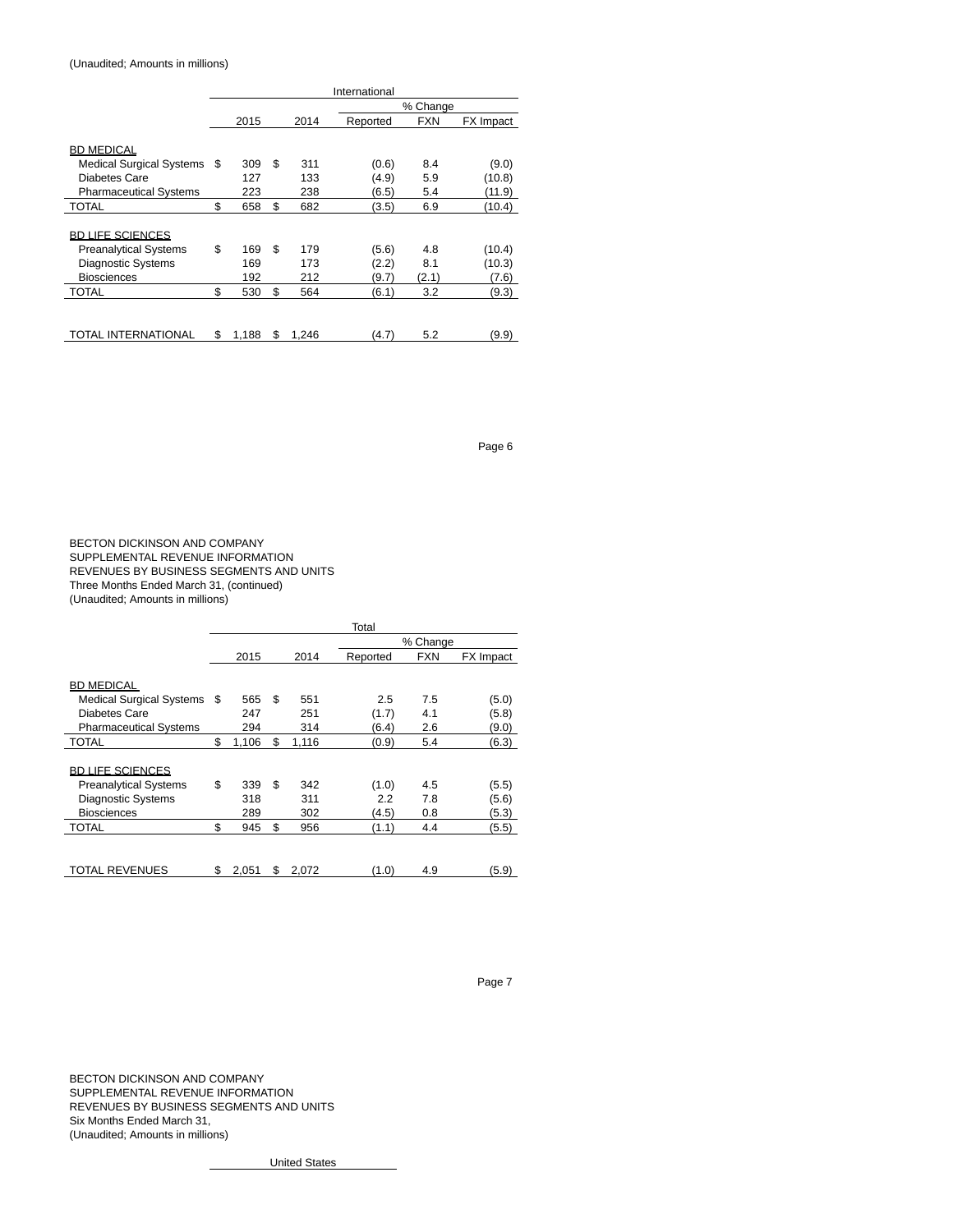|                                 |    | 2015  | 2014        | % Change |
|---------------------------------|----|-------|-------------|----------|
|                                 |    |       |             |          |
| <b>BD MEDICAL</b>               |    |       |             |          |
| <b>Medical Surgical Systems</b> | S  | 524   | \$<br>502   | 4.2      |
| Diabetes Care                   |    | 243   | 239         | 1.4      |
| <b>Pharmaceutical Systems</b>   |    | 138   | 133         | 3.4      |
| <b>TOTAL</b>                    | \$ | 904   | \$<br>875   | 3.3      |
|                                 |    |       |             |          |
| <b>BD LIFE SCIENCES</b>         |    |       |             |          |
| <b>Preanalytical Systems</b>    | \$ | 342   | \$<br>335   | 2.1      |
| <b>Diagnostic Systems</b>       |    | 308   | 288         | 7.0      |
| <b>Biosciences</b>              |    | 190   | 177         | 7.1      |
| <b>TOTAL</b>                    | \$ | 839   | \$<br>799   | 5.0      |
|                                 |    |       |             |          |
|                                 |    |       |             |          |
| <b>TOTAL UNITED STATES</b>      | \$ | 1.744 | \$<br>1.675 | 4.1      |

Page 8

BECTON DICKINSON AND COMPANY SUPPLEMENTAL REVENUE INFORMATION REVENUES BY BUSINESS SEGMENTS AND UNITS Six Months Ended March 31, (continued) (Unaudited; Amounts in millions)

|                                 |      |          |             | International |            |           |
|---------------------------------|------|----------|-------------|---------------|------------|-----------|
|                                 |      | % Change |             |               |            |           |
|                                 |      | 2015     | 2014        | Reported      | <b>FXN</b> | FX Impact |
|                                 |      |          |             |               |            |           |
| <b>BD MEDICAL</b>               |      |          |             |               |            |           |
| <b>Medical Surgical Systems</b> | - \$ | 642      | \$<br>627   | 2.3           | 9.5        | (7.2)     |
| Diabetes Care                   |      | 267      | 275         | (2.8)         | 6.0        | (8.8)     |
| <b>Pharmaceutical Systems</b>   |      | 364      | 402         | (9.4)         | (0.2)      | (9.2)     |
| <b>TOTAL</b>                    | \$   | 1,273    | \$<br>1,304 | (2.4)         | 5.8        | (8.2)     |
|                                 |      |          |             |               |            |           |
| <b>BD LIFE SCIENCES</b>         |      |          |             |               |            |           |
| <b>Preanalytical Systems</b>    | \$   | 351      | \$<br>355   | (1.2)         | 7.4        | (8.6)     |
| <b>Diagnostic Systems</b>       |      | 347      | 348         | (0.2)         | 8.5        | (8.7)     |
| <b>Biosciences</b>              |      | 387      | 404         | (4.3)         | 2.1        | (6.4)     |
| <b>TOTAL</b>                    | \$   | 1,085    | \$<br>1,107 | (2.0)         | 5.8        | (7.8)     |
|                                 |      |          |             |               |            |           |
|                                 |      |          |             |               |            |           |
| TOTAL INTERNATIONAL             | \$   | 2,358    | \$<br>2,412 | (2.2)         | 5.8        | (8.0)     |

Page 9

BECTON DICKINSON AND COMPANY SUPPLEMENTAL REVENUE INFORMATION REVENUES BY BUSINESS SEGMENTS AND UNITS Six Months Ended March 31, (continued) (Unaudited; Amounts in millions)

|      |      | Total    |            |           |
|------|------|----------|------------|-----------|
|      |      |          | % Change   |           |
| 2015 | 2014 | Reported | <b>FXN</b> | FX Impact |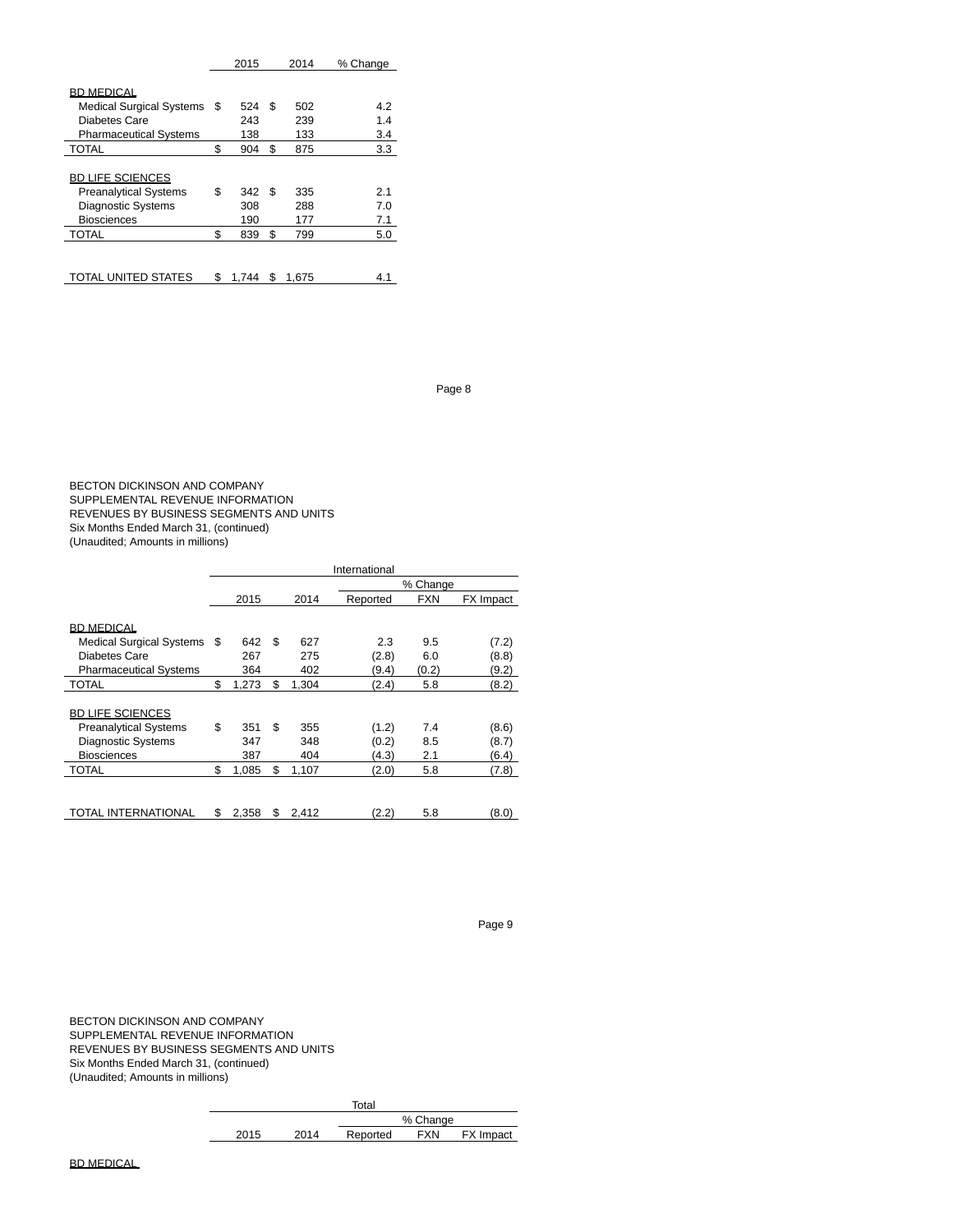| Medical Surgical Systems<br>Diabetes Care<br><b>Pharmaceutical Systems</b>                                 | \$. | 1.165<br>510<br>502 | S  | 1.130<br>514<br>535 | 3.1<br>(0.8)<br>(6.2) | 7.2<br>3.8<br>0.7 | (4.1)<br>(4.6)<br>(6.9) |
|------------------------------------------------------------------------------------------------------------|-----|---------------------|----|---------------------|-----------------------|-------------------|-------------------------|
| <b>TOTAL</b>                                                                                               | \$  | 2.177               | \$ | 2.180               | (0.1)                 | 4.8               | (4.9)                   |
| <b>BD LIFE SCIENCES</b><br><b>Preanalytical Systems</b><br><b>Diagnostic Systems</b><br><b>Biosciences</b> | \$  | 692<br>655<br>577   | S  | 690<br>636<br>581   | 0.4<br>3.1<br>(0.8)   | 4.8<br>7.8<br>3.7 | (4.4)<br>(4.7)<br>(4.5) |
| <b>TOTAL</b>                                                                                               | S   | 1.925               | S  | 1.907               | 0.9                   | 5.5               | (4.6)                   |
| <b>TOTAL REVENUES</b>                                                                                      |     | 4.102               |    | 4.086               | 0.4                   | 5.1               | (4.7)                   |

Page 10

### BECTON DICKINSON AND COMPANY SUPPLEMENTAL REVENUE INFORMATION SAFETY REVENUES (Unaudited; Amounts in millions)

|                              | Three Months Ended March 31, |      |          |      |          |            |           |  |  |  |
|------------------------------|------------------------------|------|----------|------|----------|------------|-----------|--|--|--|
|                              |                              |      | % Change |      |          |            |           |  |  |  |
|                              |                              | 2015 |          | 2014 | Reported | <b>FXN</b> | FX Impact |  |  |  |
|                              |                              |      |          |      |          |            |           |  |  |  |
| <b>TOTAL SAFETY REVENUES</b> |                              |      |          |      |          |            |           |  |  |  |
| <b>United States</b>         | \$                           | 294  | S        | 287  | 2.2      | 2.2        |           |  |  |  |
| International                |                              | 256  |          | 244  | 5.2      | 16.3       | (11.1)    |  |  |  |
| <b>TOTAL</b>                 | \$.                          | 550  | S        | 531  | 3.6      | 8.7        | (5.1)     |  |  |  |
|                              |                              |      |          |      |          |            |           |  |  |  |
| <b>BY SEGMENT</b>            |                              |      |          |      |          |            |           |  |  |  |
| <b>BD</b> Medical            | \$                           | 281  | \$       | 263  | 6.7      | 11.6       | (4.9)     |  |  |  |
| <b>BD Life Sciences</b>      |                              | 269  |          | 268  | 0.6      | 5.8        | (5.2)     |  |  |  |
| TOTAL                        | \$                           | 550  | S        | 531  | 3.6      | 8.7        | (5.1)     |  |  |  |

|                              | Six Months Ended March 31, |       |   |       |          |            |           |  |  |  |
|------------------------------|----------------------------|-------|---|-------|----------|------------|-----------|--|--|--|
|                              |                            |       |   |       |          | % Change   |           |  |  |  |
|                              |                            | 2015  |   | 2014  | Reported | <b>FXN</b> | FX Impact |  |  |  |
|                              |                            |       |   |       |          |            |           |  |  |  |
| <b>TOTAL SAFETY REVENUES</b> |                            |       |   |       |          |            |           |  |  |  |
| <b>United States</b>         | \$                         | 602   | S | 602   | 0.1      | 0.1        |           |  |  |  |
| International                |                            | 521   |   | 486   | 7.2      | 16.2       | (9.0)     |  |  |  |
| <b>TOTAL</b>                 | \$                         | 1,123 | S | 1.088 | 3.3      | 7.3        | (4.0)     |  |  |  |
|                              |                            |       |   |       |          |            |           |  |  |  |
| <b>BY SEGMENT</b>            |                            |       |   |       |          |            |           |  |  |  |
| <b>BD</b> Medical            | \$                         | 577   | S | 548   | 5.2      | 9.0        | (3.8)     |  |  |  |
| <b>BD Life Sciences</b>      |                            | 547   |   | 540   | 1.3      | 5.5        | (4.2)     |  |  |  |
| TOTAL                        | \$                         | 1,123 | S | 1.088 | 3.3      | 7.3        | (4.0)     |  |  |  |

Page 11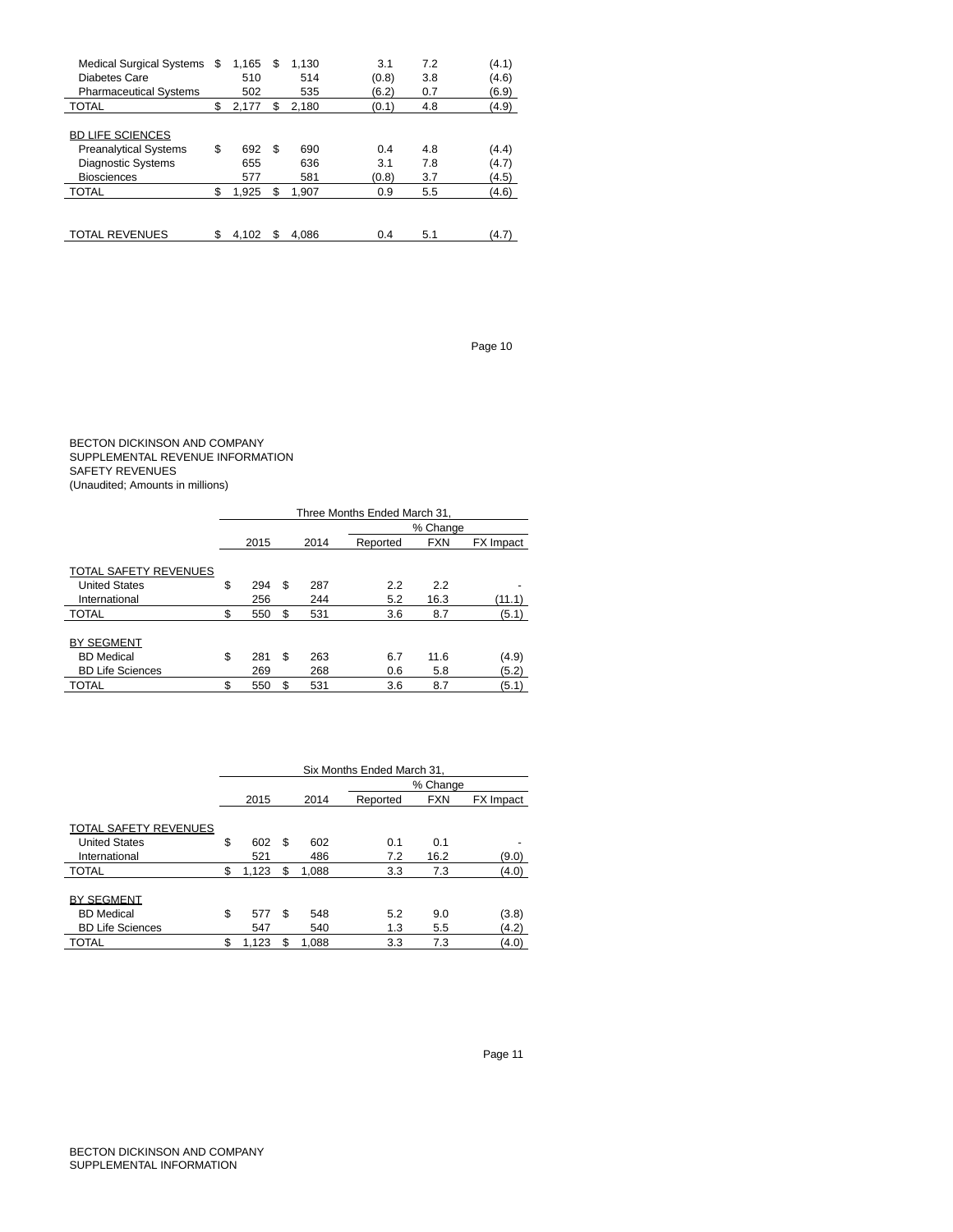### FY2015 Quarter-to-Date Reconciliation of Non-GAAP Financial Measures (Unaudited)

|                                                                                                                                       | Three Months Ended March 31 |      |     |      |     |             |  |                                    |      |                                       |             |                                                |
|---------------------------------------------------------------------------------------------------------------------------------------|-----------------------------|------|-----|------|-----|-------------|--|------------------------------------|------|---------------------------------------|-------------|------------------------------------------------|
|                                                                                                                                       |                             | 2015 |     | 2014 |     | Growth      |  | Foreign<br>Currency<br>Translation |      | Foreign<br>Currency<br>Neutral Change | Growth<br>% | Foreign<br><b>Currency Neutral</b><br>Growth % |
| Reported Diluted Earnings per Share                                                                                                   | \$                          | 1.08 | \$. | 1.45 | \$  | $(0.37)$ \$ |  | $(0.10)$ \$                        |      | (0.27)                                | (25.5%)     | (18.6%)                                        |
| Financing Related Costs (\$58 million or \$34<br>million after-tax) $(1)$                                                             |                             | 0.17 |     |      |     |             |  |                                    |      |                                       |             |                                                |
| Acquisition Related Costs (\$113 million or<br>\$66 million after-tax) $(2)$                                                          |                             | 0.33 |     |      |     |             |  |                                    |      |                                       |             |                                                |
| Purchase Accounting Adjustments (\$9<br>million or \$3 million after-tax and \$19 million<br>or \$13 million after-tax, respectively) |                             | 0.01 | (3) | 0.06 | (4) |             |  | (0.01)                             |      |                                       |             |                                                |
| Dilutive Share Impact <sup>(5)</sup>                                                                                                  |                             | 0.02 |     |      |     |             |  |                                    |      |                                       |             |                                                |
| Asset Write-offs (\$20 million or \$12 million<br>after-tax) $(6)$                                                                    |                             |      |     | 0.06 |     |             |  |                                    |      |                                       |             |                                                |
| Other Specified Items, Net (\$2 million or \$2<br>million after-tax) $(7)$                                                            |                             |      |     | 0.01 |     |             |  |                                    |      |                                       |             |                                                |
| Adjusted Diluted Earnings per Share                                                                                                   | \$                          | 1.61 | S   | 1.59 |     | $0.02$ \$   |  | (0.11)                             | - \$ | 0.13                                  | 1.3%        | 8.2%                                           |

(1) Represents financing related costs associated with the CareFusion acquisition.

 $(2)$  Represents transaction costs (pre-tax \$33 million), integration costs (pre-tax \$18 million), and restructuring costs (pre-tax \$62 million) associated with the CareFusion acquisition.

 $(3)$  Represents non-cash amortization expense associated with acquisition related identifiable intangible assets of \$18 million pre-tax, partially offset by an acquisition-date accounting gain on previously held investment in CRISI Medical Systems, Inc. of \$9 million pre-tax.

(4) Represents non-cash amortization expense associated with acquisition related identifiable intangible assets of \$19 million pre-tax.

(5) Represents the dilutive impact of BD shares issued as part of purchase consideration for CareFusion acquisition prior to the consolidation of its operating results beginning on April 1, 2015.

 $(6)$  Represents the write-off of capitalized product software and, to a lesser extent, fixed assets primarily resulting from the discontinuance of an instrument product development program in the Life Sciences segment.

 $(7)$  Represents the cost associated with the decision to early terminate a European distributor arrangement in the Life Sciences segment of \$11 million pre-tax, which was largely offset by a gain from a cash distribution received from the sale of a company, of which BD had a small equity ownership, of \$8 million pre-tax.

Page 12

### BECTON DICKINSON AND COMPANY SUPPLEMENTAL INFORMATION FY2015 Year-to-Date Reconciliation of Non-GAAP Financial Measures (Unaudited)

|                                     |      | Six Months Ended March 31, |        |                                    |                                       |             |                                                   |  |  |  |  |
|-------------------------------------|------|----------------------------|--------|------------------------------------|---------------------------------------|-------------|---------------------------------------------------|--|--|--|--|
|                                     | 2015 | 2014                       | Growth | Foreign<br>Currency<br>Translation | Foreign<br>Currency<br>Neutral Change | Growth<br>% | Foreign<br>Currency<br><b>Neutral Growth</b><br>% |  |  |  |  |
| Reported Diluted Earnings per Share | 2.28 | 2.82                       | (0.54) | (0.22)                             | (0.32)                                | $(19.1\%)$  | (11.3%)                                           |  |  |  |  |
|                                     |      |                            |        |                                    |                                       |             |                                                   |  |  |  |  |

Financing Related Costs (\$102 million or  $$62$  million after-tax) <sup>(1)</sup> 0.31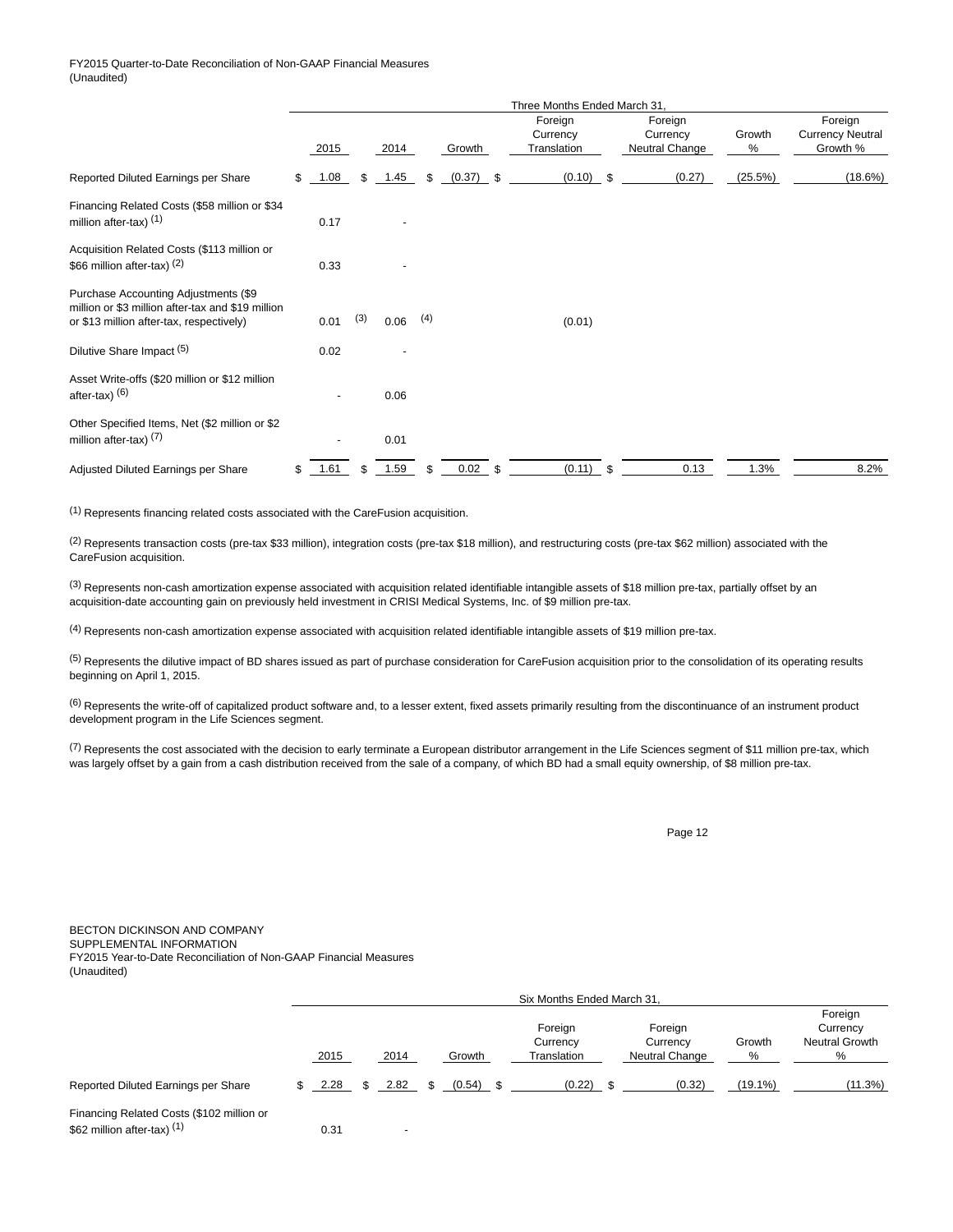| Acquisition Related Costs (\$136 million or<br>\$84 million after-tax) $(2)$                                                            | 0.42 |     |      |     |           |  |        |  |      |      |  |       |
|-----------------------------------------------------------------------------------------------------------------------------------------|------|-----|------|-----|-----------|--|--------|--|------|------|--|-------|
| Purchase Accounting Adjustments (\$27<br>million or \$15 million after-tax and \$37<br>million or \$25 million after-tax, respectively) | 0.08 | (3) | 0.13 | (4) |           |  | (0.01) |  |      |      |  |       |
| Litigation Related Charge (\$12 million or \$7<br>million after-tax) $(5)$                                                              | 0.04 |     |      |     |           |  |        |  |      |      |  |       |
| Dilutive Share Impact (6)                                                                                                               | 0.02 |     |      |     |           |  |        |  |      |      |  |       |
| Asset Write-offs (\$20 million or \$12 million<br>after-tax) $(7)$                                                                      |      |     | 0.06 |     |           |  |        |  |      |      |  |       |
| Other Specified Items, Net (\$2 million or \$2<br>million after-tax) $(8)$                                                              |      |     | 0.01 |     |           |  |        |  |      |      |  |       |
| Adjusted Diluted Earnings per Share                                                                                                     | 3.14 |     | 3.02 |     | $0.12$ \$ |  | (0.23) |  | 0.35 | 4.0% |  | 11.6% |

(1) Represents financing related costs associated with the CareFusion acquisition.

(2) Represents transaction costs (pre-tax \$43 million), integration costs (pre-tax \$31 million), and restructuring costs (pre-tax \$62 million) associated with the CareFusion acquisition.

 $^{(3)}$  Represents non-cash amortization expense associated with acquisition related identifiable intangible assets of \$35 million pre-tax, partially offset by an acquisition-date accounting gain on previously held investment in CRISI Medical Systems, Inc. of \$9 million pre-tax.

(4) Represents non-cash amortization expense associated with acquisition related identifiable intangible assets of \$37 million pre-tax.

<sup>(5)</sup> Represents a charge for plaintiff's attorneys' fees associated with the unfavorable verdict in the antitrust and false advertising lawsuit filed against BD by RTI.

 $(6)$  Represents the dilutive impact of BD shares issued as part of purchase consideration for CareFusion acquisition prior to the consolidation of its operating results beginning on April 1, 2015.

(7) Represents the write-off of capitalized product software and, to a lesser extent, fixed assets primarily resulting from the discontinuance of an instrument product development program in the Life Sciences segment.

 $(8)$  Represents the cost associated with the decision to early terminate a European distributor arrangement in the Life Sciences segment of \$11 million pre-tax, which was largely offset by a gain from a cash distribution received from the sale of a company, of which BD had a small equity ownership, of \$8 million pre-tax.

Page 13

### BECTON DICKINSON AND COMPANY SUPPLEMENTAL INFORMATION FY2015 Outlook Reconciliation

|                                                        | <b>BD</b> Standalone |                                     |  |                          |                  | <b>BD Including CareFusion Accretion</b> |                                     |  |                      |                  |  |
|--------------------------------------------------------|----------------------|-------------------------------------|--|--------------------------|------------------|------------------------------------------|-------------------------------------|--|----------------------|------------------|--|
|                                                        |                      | Reported<br>Basis                   |  | FX Impact                | <b>FXN Basis</b> |                                          | Reported<br>Basis                   |  | FX Impact            | <b>FXN Basis</b> |  |
| Revenues - Full Year FY2015<br><b>Estimated Growth</b> |                      | $(1.5\%)$                           |  | $(6.5\%)$                | $-5.0\%$         |                                          | 21.0% - 22.0%                       |  | $-(7.0\%)$           | 28.0% - 29.0%    |  |
|                                                        |                      | Full Year<br>FY 2015<br>(estimated) |  | Full Year<br>FY 2014     | % Increase       |                                          | Full Year<br>FY 2015<br>(estimated) |  | Full Year<br>FY 2014 | % Increase       |  |
| Reported Fully Diluted Earnings per<br>Share           | \$                   | $6.14 - 6.21$ \$                    |  | 5.99                     | <b>NM</b>        | \$                                       | $4.20 - 4.30$ \$                    |  | 5.99                 | <b>NM</b>        |  |
| <b>Financing Related Costs</b>                         |                      | $\overline{\phantom{a}}$            |  | 0.02                     |                  |                                          | 0.31                                |  | 0.02                 |                  |  |
| <b>Acquisition Related Costs</b>                       |                      |                                     |  | $\overline{\phantom{a}}$ |                  |                                          | 0.42                                |  |                      |                  |  |
| <b>Purchase Accounting Adjustments</b>                 |                      | 0.25                                |  | 0.26                     |                  |                                          | 2.01                                |  | 0.26                 |                  |  |